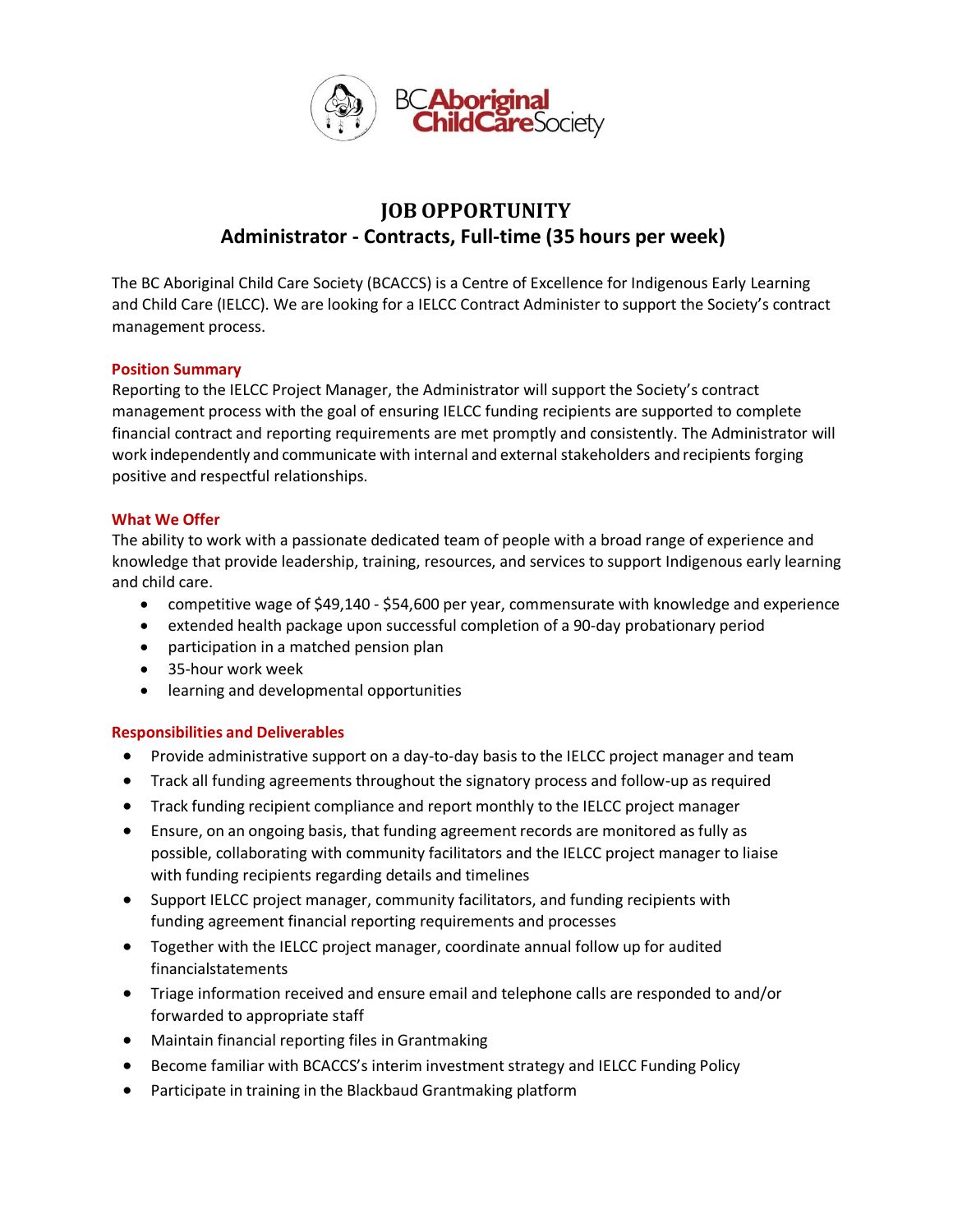# **Qualifications**

# Training, Education and Experience

- Bachelor's degree in Business, Computer Science, or a related field is an asset
- 2+ years' experience in contract management and/or database administration
- Experience working with First Nations in BC (with some knowledge of the early education sector preferred)
- Possess a valid driver's license, operational vehicle and be willing to travel occasionally
- Satisfactory criminal record check
- Proof of COVID-19 vaccination

## Knowledge, Skills and Abilities

- Knowledge of BC First Nations culture, history, and issues coupled with cultural awareness and sensitivity
- Excellent computer skills, specifically:
	- o Advanced word processing skills (Word)
	- o Advanced spreadsheet knowledge (Excel) including manipulating data, creationof data visualizations, formatting, and formulas
	- o Experience using a database (Blackbaud products preferred)
	- o Advanced collaboration tools (Outlook, OneDrive, SharePoint, Teams, and Zoom)
	- o Intermediate Adobe Acrobat Reader/Writer skills, including preparing documentsfor esignature, and creating fillable PDFs
	- o Proficient digital file-management
- Be approachable, professional, personable and able to build harmonious working relationships with co-workers
- Able to support a high-performing team in a demanding environment by taking initiative, prioritizing needs, and meeting tight deadlines
- Professional level verbal and written communications skills
- Strong analytical skills with an ability to develop creative solutions
- Sound judgment, and the ability to prioritize workload
- Self-directed and able to work with minimum supervision
- Proven success in a collaborative, team-oriented environment

## **Conditions**

Work for this position will be performed both remotely from a home based office and occasionally in the West Vancouver Office to attend meetings and other events. Candidates must be available to work during regular business hours of Monday to Friday 9:00 am to 5:00 pm Pacific Standard Time.

**Closing Date:** June 3, 2022, 5:00 pm PST

**Start date:** as soon as possible

## **How to apply:**

Please submit a *resume and cover letter* explaining how you meet requirements and send to [careers@jouta.com](mailto:careers@jouta.com) citing "Application for IECLCC Contract Administrator" in the subject line**.** All applications must include cover letter and resume as one document in PDF format.